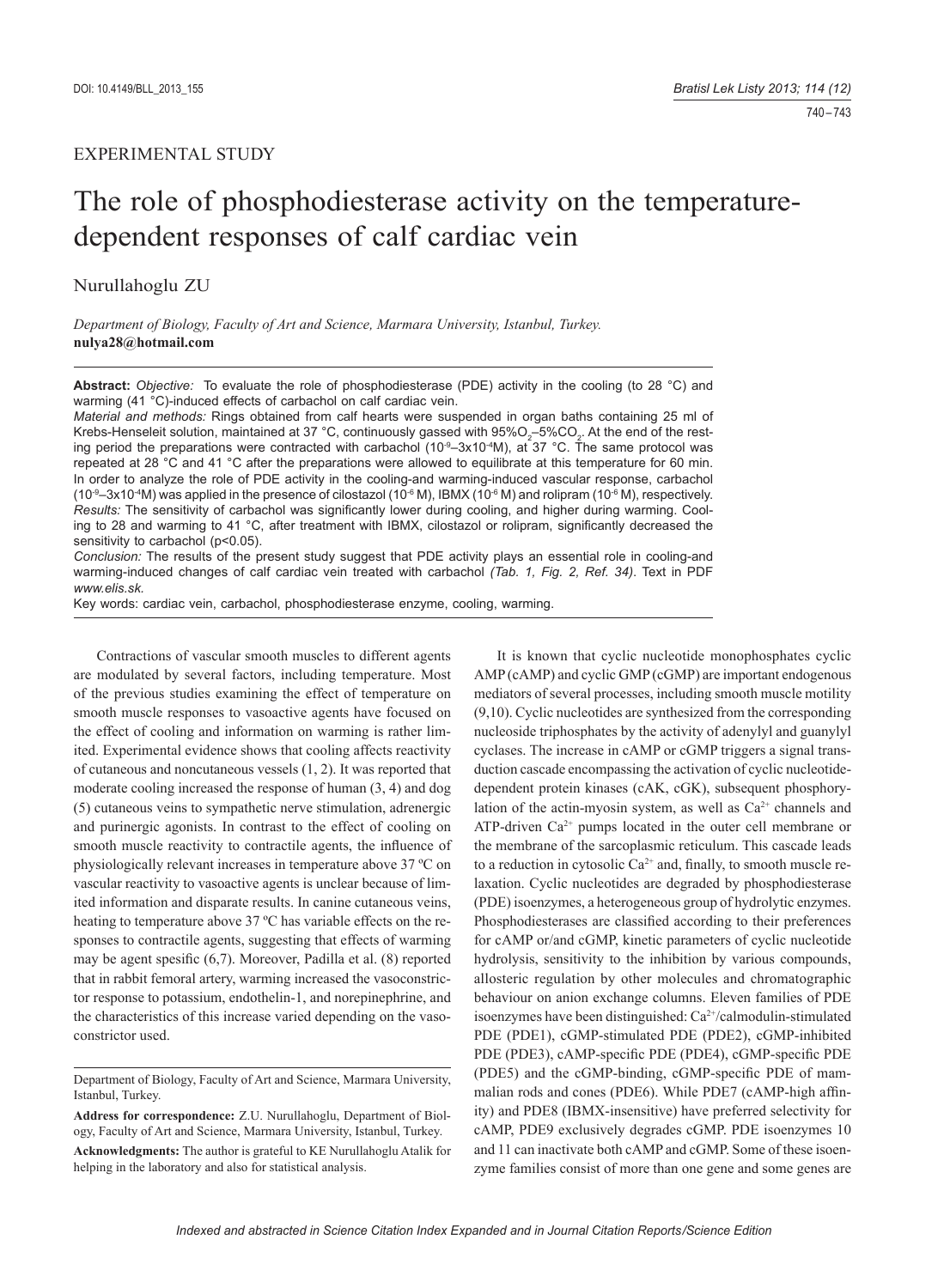alternatively spliced so that more than 50 isoenzymes or variants have been identified. Some PDE genes are also variably expressed in different tissues (11,12). Since the distribution and functional significance of PDE isoenzymes can vary in different tissues, isoenzyme-selective inhibitors have the potential to exert specific effects on the target tissue. To date, six out of the 11 PDE isoenzymes have been proven to be of pharmacological importance: PDE1, PDE2, PDE3, PDE4, PDE5 and PDE11 (13). Phosphodiesterases represent a target for many current pharmacotherapies and as such have major clinical appeal. The major PDEs present in vascular smooth muscles are the cGMP-inhibited PDE (PDE3), the cAMPspecific PDE (PDE4), and the major cGMP-hydrolyzing enzyme PDE5 (14-17). The PDE4 family, which specifically hydrolyzes cAMP and is insensible to cGMP, is predominantly expressed in myometrium (18), but also in the smooth muscle of the airways and in inflammatory cells (19).

Thus, despite current research to determine the effects of temperature on vascular reactivity of different animal species, studies about PDE activity remain incomplete and there are no studies that analyze the effects of PDE activity on temperature-dependent responses of calf cardiac vein.

The aim of the present study was to determine the role of PDE activity on the cooling and warming-induced responses of calf cardiac vein. For this study, the calf cardiac vein was selected because it is a noncutaneous vessel and is easily accessible. Therefore, a non-selective PDE inhibitor IBMX, a PDE3A inhibitor cilostazol and a PDE4 inhibitor rolipram were used in preparations constricted with carbachol during cooling and warming.

## **Material and methods**

#### *Tissue preparations*

Calf hearts were obtained from a slaughterhouse and were immediately placed in Krebs-Henseleit solution. Segments of the great cardiac vein were removed and cut into rings 2.5 mm in length. Care was taken not to damage the endothelium. Each ring was mounted in 25 ml organ baths containing Krebs–Henseleit Solution (KHS), aerated with 95 %  $O_2$  and 5%  $CO_2$ . KHS wascomposed of (mM): NaCl 119, KCl 4.70,  $MgSO_4$  1.50, KH<sub>2</sub>PO<sub>4</sub> 1.20, CaCl<sub>2</sub> 2.50, NaHCO<sub>3</sub> 25, Glucose 11. Changes in isometric tension were recorded by a force-displacement transducer (BIOPAC MP36, Santa Barbara, California, USA) connected through amplifiers to a ITBS08 Integrated Tissue Bath System (Commat, Ankara, Turkey). The tissues were allowed to equilibrate for 60 min under a resting tension of 1 g with repeated washing every 15 min.

## *Experimental procedure*

First, cumulative concentration-response curves were determined in calf cardiac vein for carbachol ( $10^{-9}$ – $3x10^{-4}$ M) at 37 °C. Then, another set of experiments was designed to determine the effect of cooling on the carbachol-induced contractile responses. After the first concentration-response curve was completed, preparations were washed and allowed to reestablish resting tension before being cooled. When preparations stabilized (30 min), bath temperature was decreased to 28 °C. Preparations were al-

lowed to equilibrate at this temperature for 1 h before a second concentration-response curve was determined. In order to analyse the role of phosphodiesterase activity in the cooling induced vascular response, concentration-response curves to carbachol were obtained in the presence of IBMX ( $10^{-6}$ M), cilostazol ( $10^{-6}$ M) and rolipram (10-6 M), respectively. The preparations were incubated for 20 min with each agent.

In order to analyse the role of PDE activity in the warming induced vascular response, concentration-response curves to carbachol-were obtained at 41 °C.

Only one agent was tested in each preparation.

## *Statistical analysis*

Concentrations of the contractile agents causing 50 % of the maximal response  $(EC_{50})$  were calculated from each individual concentration-response curve. Maximal responses and  $EC_{so}$  values for curves obtained before (control) and during cooling and warming (control II) and in the presence of IBMX (10<sup>-6</sup>M), cilostazol  $(10^{-6}$  M) and rolipram  $(10^{-6}$  M), during cooling and warming were compared by using paired and unpaired Student's t test. Statistical significance was set at  $p<0.05$ .

## *Drugs*

Carbachol chloride, IBMX, cilostazol and rolipram were obtained from Sigma (St. Louis, MO, USA). Carbachol chloride was dissolved in distilled water and the stock solutions of others were dissolved in dimethyl sulphoxide; DMSO.

## **Results**

Figure 1 shows the effects of carbachol  $(10^{-9} - 3 \times 10^{-4} \text{ M})$  on calf cardiac vein rings at 37 °C, 28 °C (cooling), and in the presence of IBMX (10<sup>-6</sup> M), cilostazol (10<sup>-6</sup> M) and rolipram (10<sup>-6</sup> M) during cooling. At 37 °C, carbachol produced concentration-dependent contractions. The  $EC_{50}$  value was found as 5.4 $\pm$ 0.3. The sensitivity, but not the maximal response (data not given), of carbachol was significantly lower (4.6 times;  $p < 0.05$ ) at 28 °C than at 37 °C.



**Fig. 1. Carbachol concentration-response curves of control I (37 °C), control II (28 °C) and in the presence of IBMX, cilostazol and rolipram at 28 °C in calf cardiac vein. Each point is the mean ± SE of 6 experiments.**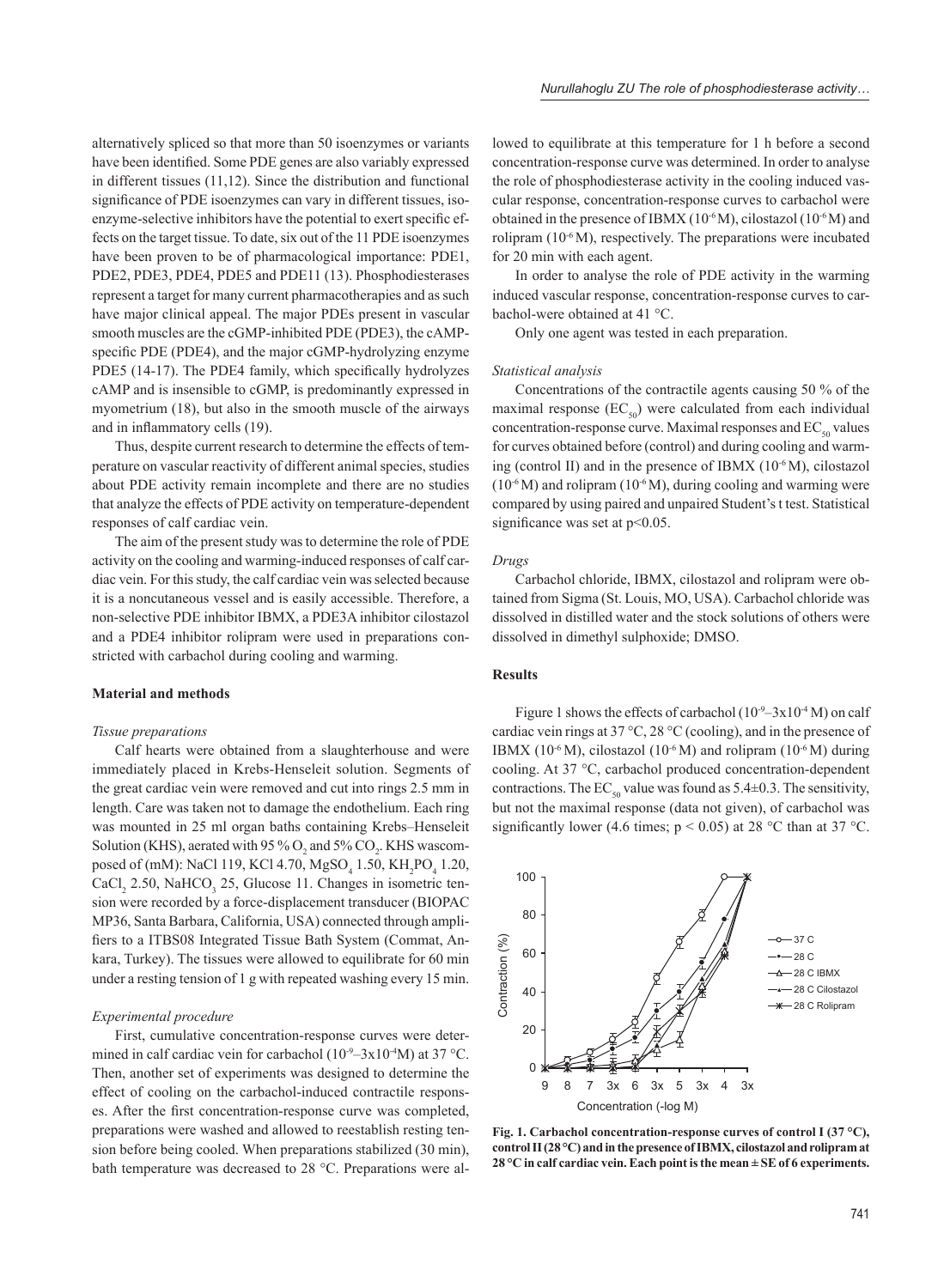740 – 743

**Tab. 1. The EC50 values for carbachol in calf cardiac vein at 28, 41 °C and in the presence of IBMX, cilostazol and rolipram at 28 and 41 °C. Data are means ± SEM.**

| EC <sub>50</sub> | 28 °C             | 41 °C            |
|------------------|-------------------|------------------|
| Control          | $25.0 \pm 0.2$    | $0.7 \pm 0.2$    |
| <b>IBMX</b>      | $40.0 \pm 0.4*$   | $4.0 \pm 0.3*$   |
| Cilostazol       | $30.0 \pm 0.2$ ** | $3.4 \pm 0.5$ ** |
| Rolipram         | $50.0 \pm 0.3$ ** | $4.8 \pm 0.2$ ** |

\* (p<0.05) compared to control value at 28  $^{\circ}$ C, \*\* (p<0.05) compared to control value at 41 °C



**Fig. 2. Carbachol concentration-response curves of control I (37 °C), control II (41 °C) and in the presence of IBMX, cilostazol and rolipram at 41 °C in calf cardiac vein. Each point is the mean ± SE of 6 experiments.**

Cooling to 28  $\degree$ C after treatment with IBMX (10 $\degree$ M), cilostazol  $(10^{-6}M)$  or rolipram  $(10^{-6}M)$ , significantly decreased the sensitivity to carbachol (Tab. 1).

Figure 2 shows the effects of carbachol  $(10^{-9} - 3x10^{-4} M)$  on calf cardiac vein rings at 37 °C, 41 °C (warming), and in the presence of IBMX (10<sup>-6</sup>M), cilostazol (10<sup>-6</sup>M) and rolipram (10<sup>-6</sup>M), during warming. The sensitivity, but not the maximal response (data not given), of carbachol was significantly higher (7.7 times;  $p<0.05$ ) at 41 °C than at 37 °C. Warming to 41 °C after treatment with IBMX  $(10^{-6}M)$ , cilostazol  $(10^{-6}M)$  or rolipram  $(10^{-6}M)$ , significantly decreased the sensitivity to carbachol (Tab. 1).

## **Discussion**

In the present work, we studied the effects of different PDE families in the responses mediated by the cyclic nucleotides in calf cardiac vein during cooling and warming. The precise regulation of the intracellular levels of cyclic nucleotides (cAMP and cGMP) plays an important role in many physiological processes, including vascular smooth muscle contractility (20).

The cardiac vein is an easily accesible noncutaneous blood vessel and the role of PDE activity on cooling and warming-induced effects of carbachol-induced contractions on this vessel has not been studied before. Coronary venous system (cardiac veins) collects one-third blood of the coronary circulation and is considered to be an important site for the blood-tissue exchange of water and nutrients, as well as a possible determinant of ventricular distensibility. The temperature utilized in this study; 28 °C, for cooling was considered to be "moderate cooling" and 41 °C, "moderate warming" temperature accordingly to previous studies  $(21–24)$ .

In the present study, we investigated the role of PDE activity on the carbachol-induced contractions of calf cardiac vein, during cooling and warming. The results indicate that cooling decreased and warming increased the sensitivity to carbachol. The use of a broad-spectrum PDE inhibitor IBMX, a PDE3 inhibitor cilostazol, the prototype selective PDE4 inhibitor rolipram (25) resulted in a clear reduction in the sensitivity of carbachol during cooling and warming. This suggests that the mechanism of carbachol-induced contraction in calf cardiac vein during cooling and warming involves both PDE3 and PDE4. To my knowledge, this is the first study to show the effects of PDE inhibition of calf cardiac vein contracted with carbachol. In different studies it is reported that cooling (to 28 °C) induced subsensitivity (21) and warming (to 41 °C) induced supersensitivity (22, 23) to carbachol in calf cardiac vein. In these studies, it has also been observed that endothelial nitric oxide does not play a role in the decreased sensitivity of noncutaneous vessels to contractile agents during cooling. However, the mechanism underlying the effects of cooling and warming on noncutaneous vessels to contractile agents is not clear.

As cyclic nucleotides can modulate the vascular smooth muscle tone, the PDEs have become an attractive target for drug development, due to the existence of different PDE isozymes which are differently regulated and distinctly expressed in the cardiovascular system. PDEs hydrolyze cAMP and cGMP and control the concentration of them. The mammalian PDEs are grouped into 11 broad enzyme families that have different structure, biochemical properties, tissue distribution and pharmacological inhibitors.8 Although PDE1, 2, 3, 10, and 11 hydrolyze both cAMP and cGMP; PDE4, 7, and 8 are specific for cAMP and PDE5, 6, and 9 are specific for cGMP catabolism. PDEs are regulated through a variety of factors. The PDE1 family is the only PDE that is regulated by  $Ca^{2+}/$  calmodulin. PDE2 is stimulated and PDE3 is inhibited by cGMP. Thus cGMP, via PDE2 and PDE3 can change the balance in the favor of cAMP or itself and plays a critical role in the regulation of cellular cyclic nucleotides levels. PDEs are classified into 11 broad families each having different tissue, cell and subcellular expression (26). In the cardiac tissues, at least 6 different PDE families have been determined, including PDE1, 2, 3, 4, 5, and 8, which prove vital in the regulation of heart functions in both resting and stimulated conditions. Crosstalk exists between cAMP and cGMP at the activity of PDEs. Increased cGMP could either increase cAMP levels by inhibiting PDE3 or decrease it by stimulating PDE2. Therefore, the relative concentration and compartmentalization of these 2 molecules critically determines cardiac functions (26, 27).

Cyclic nucleotides regulate fundamental cellular functions in the cardiovascular system. In the heart, intracellular concentrations of cGMP and cAMP controlled by PDEs critically determine cardiac functions (26). The presence of at least 6 PDEs (PDE1, 2, 3, 4, 5, and 8) was recognized in the heart (26, 27). However, different expressions and activities of PDE enzymes in the heart have been described among species, tissues, cells and subcellular compartments (28–30). In addition, effects of PDEs inhibitors on cardiac functions has been examined in basal and stimulated conditions in different experimental models (30–34).

In conclusion, the results of the present study demonstrate for the